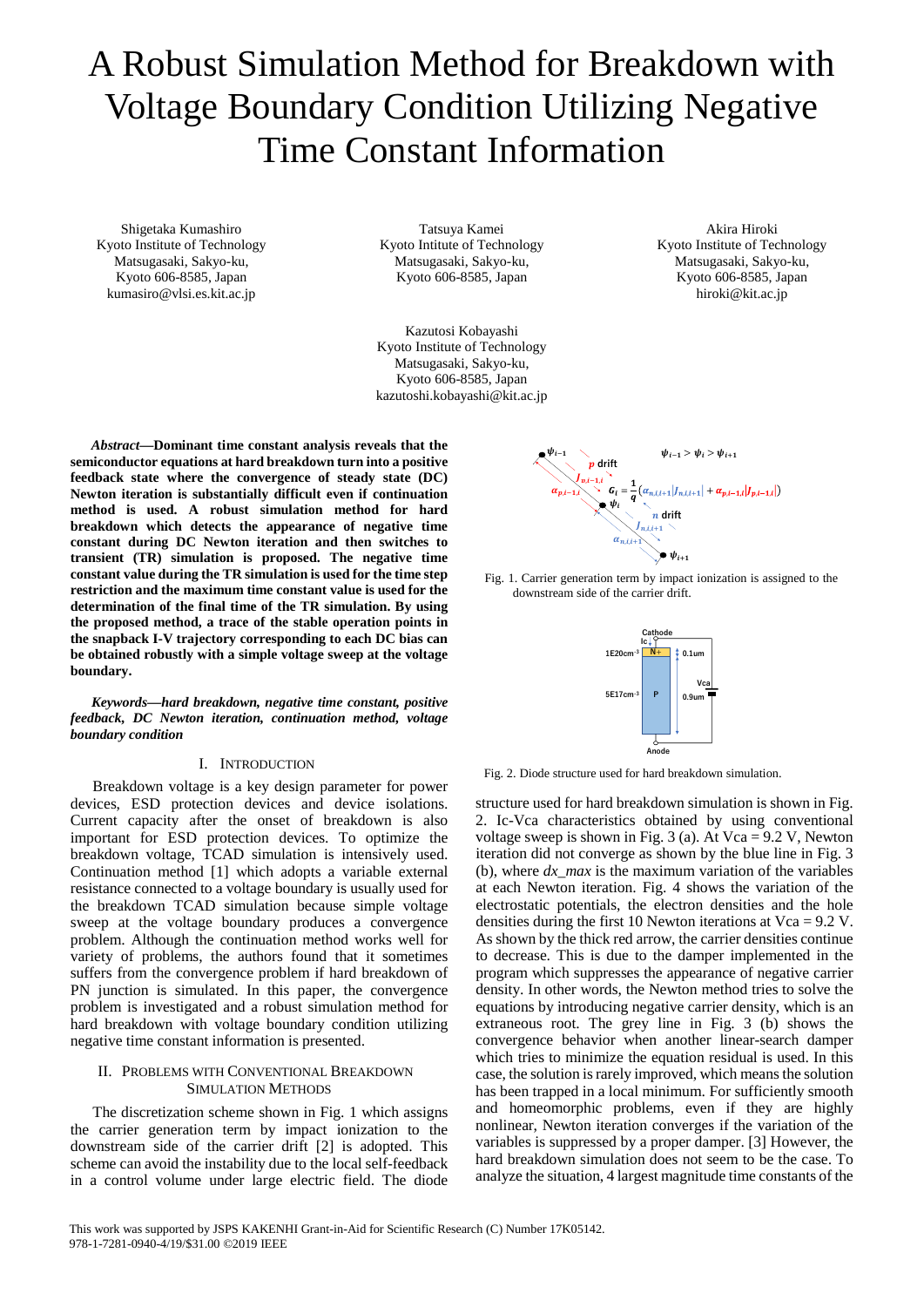

Fig. 3. (a) Ic-Vca characteristics obtained by using conventional DC voltage sweep. (b) Convergence behaavior at the non-converged bias point Vca = 9.2 V.



Fig. 4. Variation of (a)  $\psi$ , (b) n, and (c) p during first 10 Newton iterations at  $Vca = 9.2$  V



Fig. 5. Concept of time constant extraction of semiconductor device state equation.



Fig. 7. (a) Diode + external resistance structure to mimic continuation method for DC breakdown simulation. (b) Diode characteristics before breakdown and 1GΩ external resistance load line.

diode structure at each Newton iteration are extracted by applying Arnoldi method to the exponential decay factor in the formal solution of the device state equation shown in Fig. 5. [4][5] Fig. 6 shows the variation of the time constants during the Newton iterations in the hard breakdown simulation. The filled squares are the time constants when the Newton iteration converges and the open circles are the negative time constants appeared during the Newton iterations. At Vca = 9.2 V, negative time constants appear at almost all iterations, which means the system is in a positive feedback state from a view point of transfer function (i.e. positive poles). This is due to the negative differential resistance induced by the increasing carrier densities by impact ionization.

To improve the convergence,  $1 \text{ G}\Omega$  external resistance is connected to the cathode to mimic the continuation method as shown in Fig. 7. By adding high resistance, it is expected that the negative differential resistance would be compensated and the system would become stable. However, the convergence behaviors are quite similar to the ones in Figs. 3 and 4. Fig. 8 shows the variation of the time constants. Although the largest time constants become positive, negative time constants still remain at Vca = 9.2 V. Therefore, adding external resistance can limit the voltage variation of the cathode terminal but it cannot turn the positive feedback system into a stable one.

### III. PROPOSED BREAKDOEN SIMULATION METHOD

Since the negative time constants do not disappear by connecting the external resistance, the positive feedback loop seems to be closed within the high field impact ionization region as shown in Fig. 9, where  $-\tau_c > 0$  is the positive feedback loop time constant. By using TR simulation with the time step width  $\Delta t < |\tau_c|$ , the feedback is suppressed and stable trace of the time development is expected. Suppose that the positive feedback system with a state variable  $x$  is described by the following equation.

$$
\frac{dx}{dt} = -\frac{x}{\tau_c} \tag{1}
$$



Fig. 6. Variation of time constants during Newton iteration in hard breakdown simulation.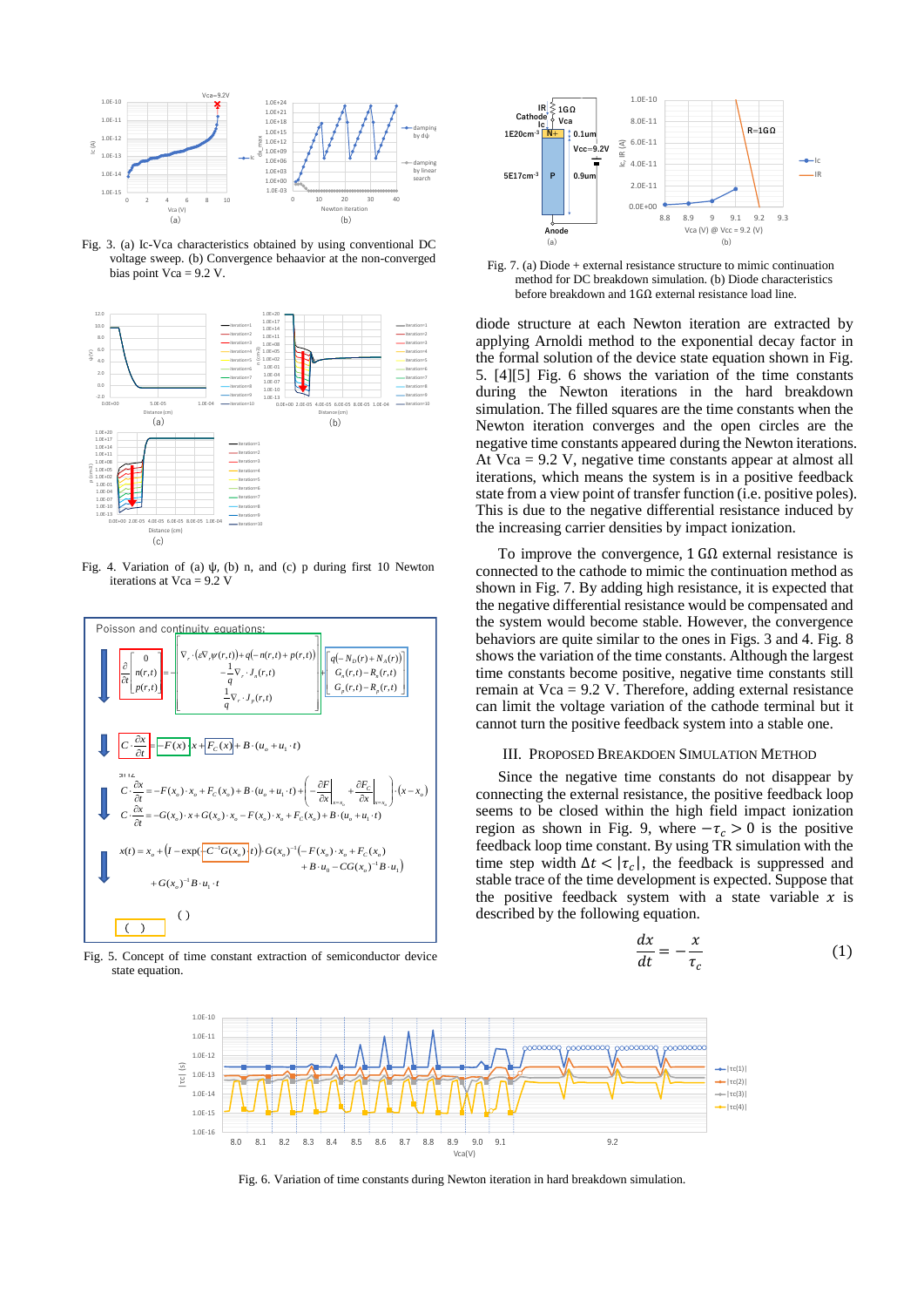

Fig. 8. Variation of the time constants during Newton iteration in DC breakdown simulation of diode + external resistance.



Fig. 9. Positive feedback loop closed within the high field impact ionization region. Here,  $-\tau_c$  is the positive feedback loop time constant.



Backward Euler method is stable for  $\Delta t < |\tau_c|$ .

Fig. 10. Backward Euler method becomes conditionally stable if both positive (filled circle) and negative (open circle) time constants coexist.



Fig. 11. Proposed breakdown simulation flow switching from DC to TR anaysis upon detecting a negative time constant.



Fig. 12. Ic-Vca characteristics calculated by the proposed simulation method.



Fig. 13. Variation of electron concentration during TR simulation at  $Vca = 9.2 V.$ 

By using Backward Euler method, (1) can be discretized as follows.

$$
\frac{x_{k+1} - x_k}{\Delta t_{k+1}} = -\frac{x_{k+1}}{\tau_c}
$$
 (2)

where  $k$  is a time step number. By rearranging (2), the following relation is obtained.

$$
x_{k+1} = \frac{\tau_c}{\Delta t_{k+1} + \tau_c} x_k \tag{3}
$$

As  $\tau_c$  < 0 in this case,  $\Delta t_{k+1} > |\tau_c|$  produces unphysical oscillatory solution with sign change. Therefore,  $\Delta t_{k+1}$  <  $|\tau_{c-max}|$  where  $\tau_{c-max}$  is the maximum negative time constant must be kept in Backward Euler method as shown in Fig. 10.

Since TR simulation is costly for TCAD, an algorithm shown in Fig. 11 is proposed. The algorithm switches DC simulation to TR simulation when negative time constant is detected during the DC Newton iteration. Fig. 12 shows Ic-



Fig. 14. Variation of the time constants at each time step during TR simulation for Vca = 9.2 – 10 V.